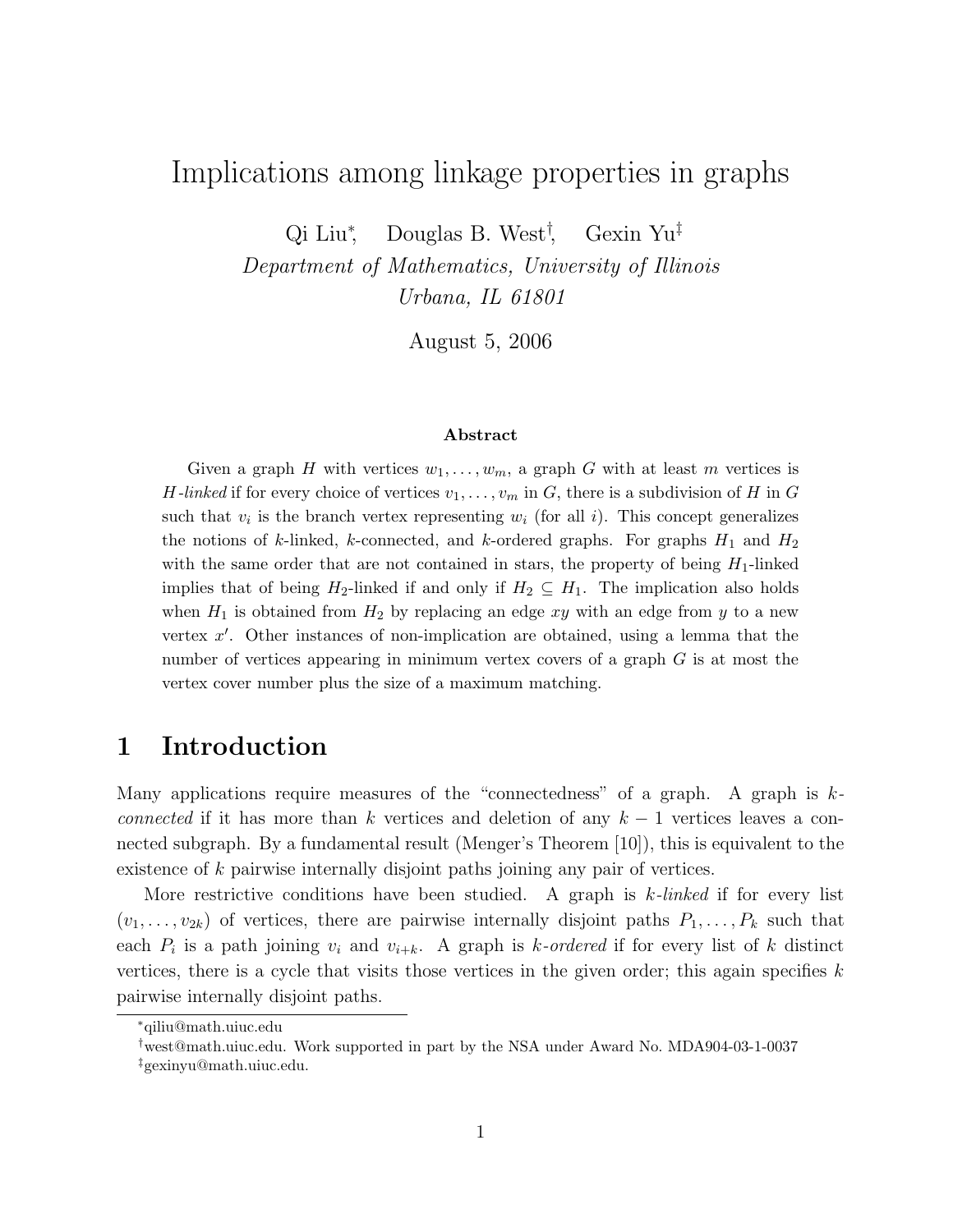An  $H$ -subdivision of a graph  $H$  is obtained from  $H$  by replacing each edge with a path whose internal vertices (if any) are new vertices of degree 2. The *branch vertices* in the H-subdivision are the original vertices of H. An  $H$ -subdivision in a graph G is a subgraph of G that is an  $H$ -subdivision. The concept of  $H$ -subdivision leads to a natural generalization of k-linked graphs and k-ordered graphs.

With  $\{w_1, \ldots, w_m\}$  denoting the vertices of H, a graph G with at least m vertices is H-linked if every injective mapping  $f: V(H) \to V(G)$  extends to an H-subdivision in G; that is, for each choice of distinct vertices  $v_1, \ldots, v_m$  in G, there is an H-subdivision in which  $v_i$  is the branch vertex representing  $w_i$ , for all i. A graph G has the H-linkage property if G is H-linked. The notion of H-linked graphs was introduced independently in  $[6]$  and  $[3]$ .

In the definition of  $k$ -linked graphs, it is sufficient to study only lists of  $2k$  distinct vertices. Thus G is k-linked if and only if G is  $M_k$ -linked, where  $M_k$  is a matching of size k. Similarly, G is k-ordered if and only if G is  $C_k$ -linked, where  $C_k$  is a cycle of order k.

Several papers have been devoted to  $H$ -linkage properties, such as [3, 4, 6, 7, 8, 9]. These all focus on sufficient degree conditions (Dirac-type or Ore-type) for a graph to be  $H$ -linked. In contrast, here we compare H-linkage properties for distinct H. For example,  $C_k$ -linked implies  $C_{k-1}$ -linked, since  $(k-1)$ -ordered is a weaker condition than k-ordered. Also, various such properties are equivalent to k-connectedness, using a trivial observation.

**Fact** A If  $H_2 \subseteq H_1$ , then every  $H_1$ -linked graph is  $H_2$ -linked.

Let  $S_k$  be the star with k edges and  $I_k$  be the graph with  $k+1$  vertices and one edge.

**Proposition 1** If H is a graph such that  $I_k \subseteq H \subseteq S_k$ , then a graph G is H-linked if and only if it is k-connected.

**Proof.** The definitions of k-connected and  $I_k$ -linked are essentially the same. The  $S_k$ linkage property is that for any set U of k vertices and a vertex  $v \notin U$ , there are k paths from  $v$  to  $U$  that pairwise share only  $v$ . This is the "Fan Condition" that Dirac [2] proved equivalent to being k-connected. Since  $I_k \subseteq H \subseteq S_k$ , Fact A now yields

k-connected 
$$
\Leftrightarrow S_k
$$
-linked  $\Rightarrow H$ -linked  $\Rightarrow I_k$ -linked  $\Leftrightarrow k$ -connected.

The equivalence of  $I_k$ -linked with k-connected motivates the requirement that G have at least as many vertices as  $H$  to be  $H$ -linked.

To study the relation between  $H_1$ -linked and  $H_2$ -linked for general  $H_1$  and  $H_2$ , let  $\mathcal{G}_H$ denote the family of H-linked graphs. We write  $H_2 \le H_1$  when  $\mathcal{G}_{H_1} \subseteq \mathcal{G}_{H_2}$ . This means that every  $H_1$ -linked graph is  $H_2$ -linked; equivalently, the  $H_1$ -linkage property implies the  $H_2$ -linkage property. We have defined a partial order on the isomorphism classes of graphs. Fact A states that  $H_2 \subseteq H_1$  implies  $H_2 \leq H_1$ .

The resulting poset  $P$  is the containment poset among the families  $\mathcal{G}_H$  for all H. At the 2005 conference in Denver celebrating Joan Hutchinson's 60th birthday, Ron Gould described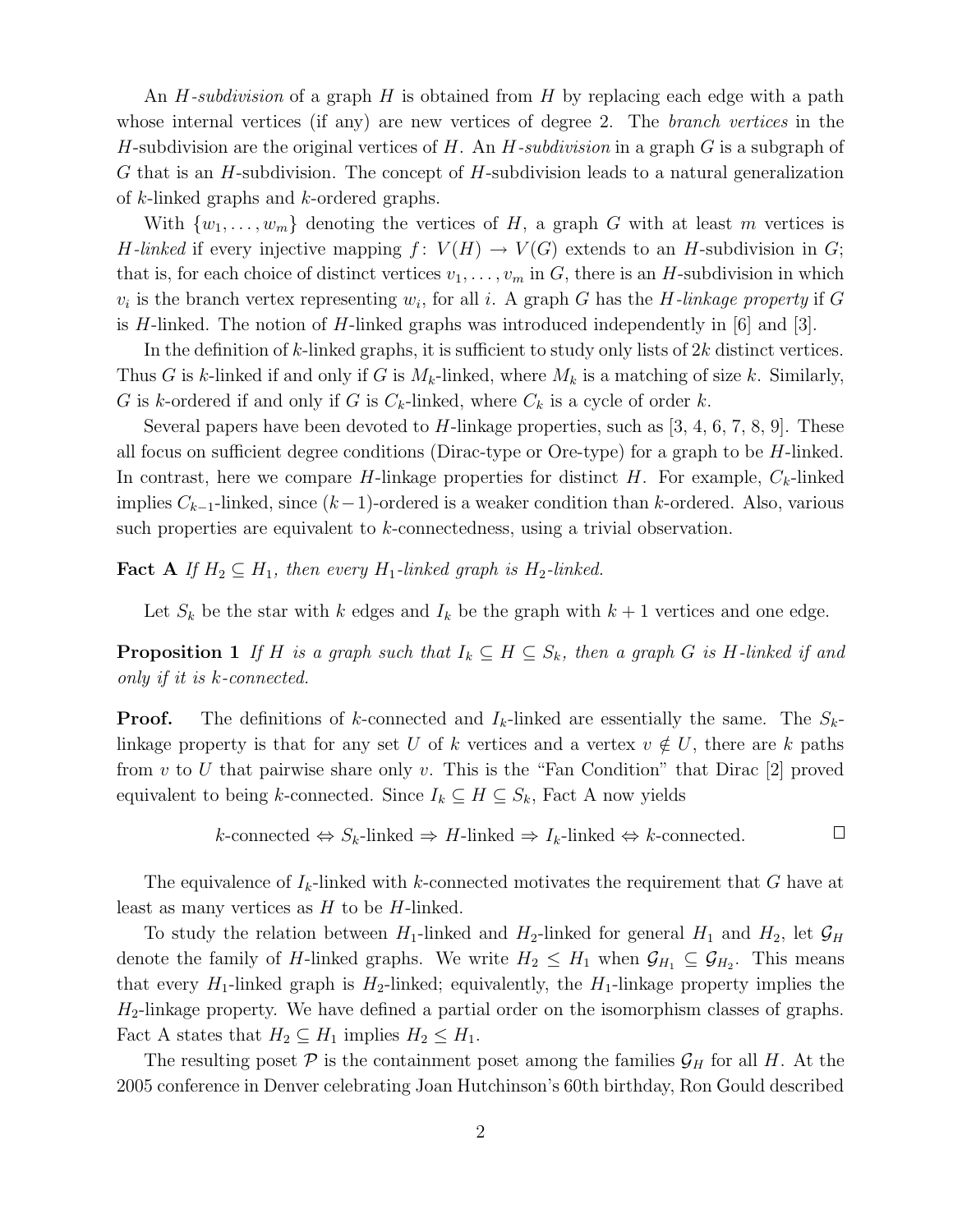the subposet of  $\mathcal P$  formed by the graphs with three vertices. Here we determine the subposets corresponding to the  $k$ -vertex graphs, for all  $k$ .

We also study whether  $H_2 \leq H_1$  when  $|V(H_1)| \neq |V(H_2)|$ . Fact A applies when  $H_1$  or  $H_2$ contains the other, but otherwise the problem is more difficult. Fact B below holds because  $K_{|V(H_1)|}$  is H<sub>1</sub>-linked but not H<sub>2</sub>-linked, or similarly for the graph obtained by deleting one edge from  $K_{|V(H_2)|}$ .

#### **Fact B** If  $H_2$  has more vertices than  $H_1$ , then  $H_2 \nleq H_1$ .

On the other hand, in Section 2 we prove that  $H_2 \leq H_1$  in some cases where  $H_1$  has more vertices than  $H_2$  but does not contain  $H_2$ . A *splinter* operation on H deletes an edge xy and replaces it with an edge  $x'y$ , where x' is a new vertex of degree 1. Theorem 5 states that if H' is obtained from H by a splinter operation, then  $H \leq H'$ .

Applying successive splinter operations thus yields a spectrum of successively stronger properties between H-linked and k-linked, where H has k edges and no isolated vertices. In particular,  $M_k$  is the unique maximal element of the subposet of  $P$  on the graphs with k edges. Most of this subposet is unknown, but not for  $k = 4$ .

Example 2 Among graphs with four edges, the results we prove in this paper determine all of the relations except for five pairs of graphs. Four of them are the pairs of consecutive graphs in the following list (where "+" means disjoint union and  $K'_{1,3}$  arises from a claw by subdividing one edge):

$$
K'_{1,3}
$$
,  $C_4$ ,  $K_2 + K_{1,3}$ ,  $K_2 + K_3$ ,  $2P_3$ .

We also do not know whether  $C_4 \leq K_2 + K_3$  is true. This example is interesting partly because we do know that  $C_4 \not\leq 2K_1 + K_3$ . To see this, consider a 5-connected plane graph with a face of length 4. It is well known that such a graph is not 2-linked, and hence it is not  $C_4$ -linked, since  $M_2 \subset C_4$ . On the other hand, every 5-connected graph is  $(2K_1 + K_3)$ linked, since deleting any two vertices leaves a 3-connected graph, and Dirac [2] proved that every k-connected graph has a cycle through any k vertices, which for  $k = 3$  is equivalent to 3-ordered. Fact B yields  $2K_1 + K_3 \nleq C_4$ .

Subposets of  $P$  formed by fixing the number of vertices are easier to analyze than those where the number of edges is fixed. The job is completed by Theorem 7 in Section 3: when  $H_1$  and  $H_2$  have the same number of vertices and  $H_2$  is not contained in a star,  $H_2 \leq H_2$  if and only if  $H_2 \subseteq H_1$ . Theorem 7 and Fact B yield the corollary that if H is not contained in a star, then the H-linkage and H'-linkage properties are equivalent only if  $H \cong H'$ .

Theorem 10 in Section 4 generalizes the negative part of Theorem 7 to yield instances where  $H_1$ -linked does not imply  $H_2$ -linked even though  $H_1$  may have more vertices and edges than  $H_2$ . This and Theorem 5 provide the first steps toward analyzing the rest of the poset P. A lemma of interest in its own right (Lemma 9) states that in any graph  $G$ , the number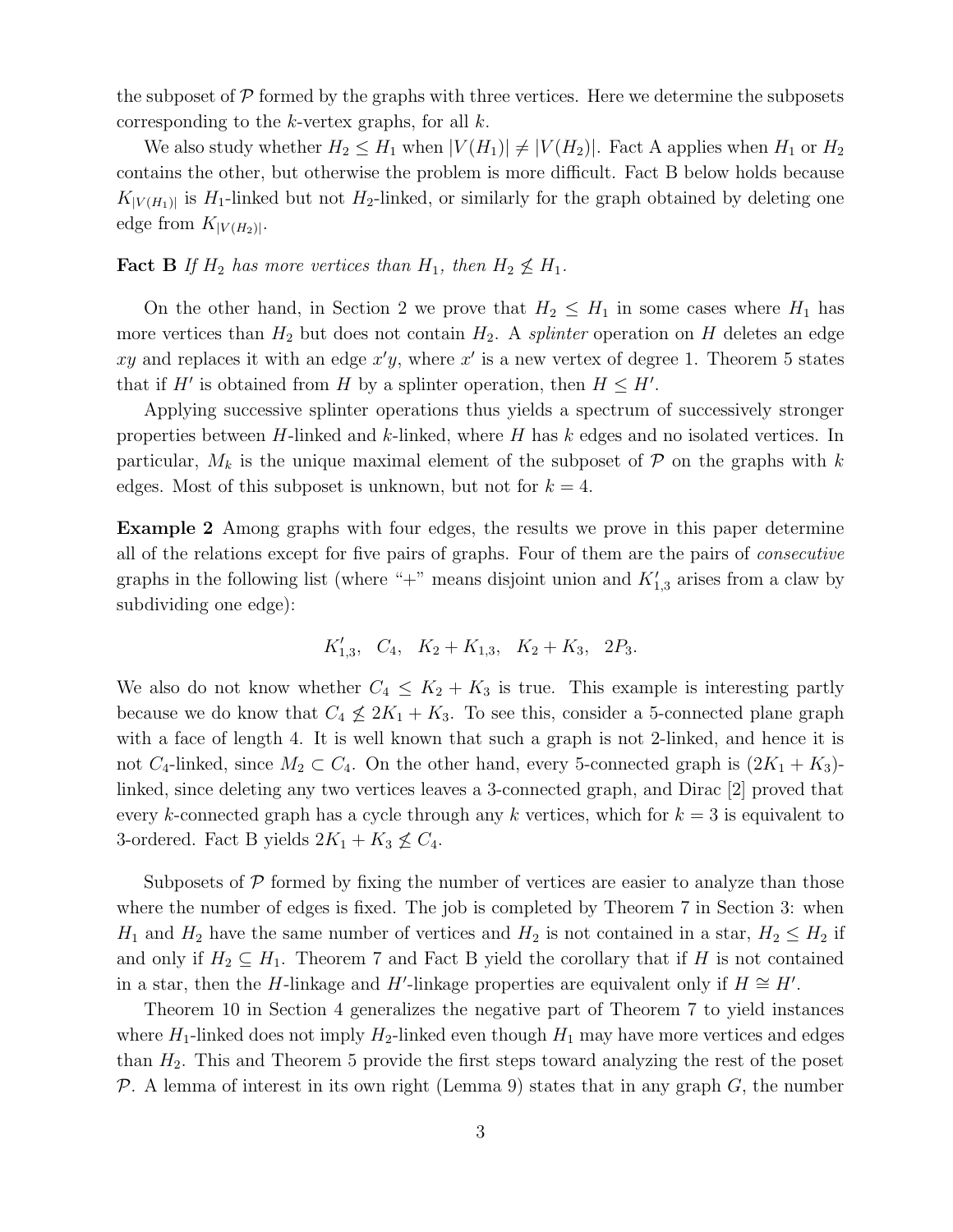of vertices belonging to minimum-sized vertex covers is at most the vertex cover number plus the maximum size of a matching.

Finally, the special role of  $M_k$  leads us to introduce a problem that generalizes the wellknown problem of finding the minimum value  $f(k)$  such that every  $f(k)$ -connected graph is k-linked [1, 5, 11] (it is known that  $2k \le f(k) \le 10k$ ). Since  $I_r$ -linked is equivalent to r-connected,  $f(k)$  is one more than the number of isolated vertices that must be added to  $K_2$  to obtain a graph H such that H-linked implies  $M_k$ -linked. Since  $H_2 \leq M_k$  for every graph H with k edges and no isolated vertices, and  $I_r \leq H_1$  for every nontrivial graph  $H_1$ with  $r+1$  vertices, we may define  $f(H_1, H_2)$  to be the least p such that  $H_2 \leq H_1 + pK_1$ . We offer this problem as a subject for future study but provide no results on it.

# 2 Establishing  $H_2 \leq H_1$

We begin with easy observations. We use  $G + v$  to denote the graph obtained from G by adding an isolated vertex v, and we use  $G\vee v$  to denote the graph obtained from G by adding a vertex v with neighborhood  $V(G)$ .

**Lemma 3** A graph G is H-linked if and only if  $G \vee u$  is  $(H + v)$ -linked.

**Proof.** Necessity. Assume that G is H-linked and consider any injective  $f: V(H + v) \rightarrow$  $V(G \vee u)$ . Let  $w = f(v)$ . Since  $(G \vee u) - w$  contains a copy of G, this subgraph contains an H-subdivision with the desired branch vertices to complete the  $(H + v)$ -subdivision in  $G \vee u$ .

Sufficiency. Assume that  $G \vee u$  is  $(H + v)$ -linked and consider any injective  $f: V(H) \rightarrow$  $V(G)$ . Extend f to  $V(H + v)$  by setting  $f(v) = u$ . Since  $G \vee u$  is  $(H + v)$ -linked, f extend to an  $(H + v)$ -subdivision in  $G \vee u$ , and deleting u yields the desired extension of f on  $V(H)$ to an  $H$ -subdivision in  $G$ .  $\Box$ 

**Lemma 4** Graphs  $H_1$  and  $H_2$  satisfy  $H_2 \leq H_1$  if and only if  $H_2 + v \leq H_1 + v$ .

**Proof.** Necessity. Suppose that  $H_2 \nleq H_1$ . If G is  $(H_1 + v)$ -linked, then Lemma 3 implies that  $G - u$  is  $H_1$ -linked, for any  $u \in V(G)$ . Hence  $G - u$  is also  $H_2$ -linked. Given  $f: V(H_2+v) \to V(G)$ , let  $u = f(v)$ . Since  $G-u$  is  $H_2$ -linked, the desired subdivision exists.

Sufficiency. Suppose that  $H_2+v \leq H_1+v$ . If G is  $H_1$ -linked, then  $G\vee u$  is  $(H_1+v)$ -linked, by Lemma 3, and hence  $G\vee u$  is  $(H_2+v)$ -linked. Now Lemma 3 implies that G is  $H_2$ -linked.  $\Box$ 

A splinter operation at a vertex x in a graph H forms a new graph  $H'$  by deleting an edge xy and introducing a new vertex  $x'$  adjacent only to y. In  $H'$ , the new vertex  $x'$  has degree 1, and x has degree  $d_H(x) - 1$ . The new graph has the same number of edges as H.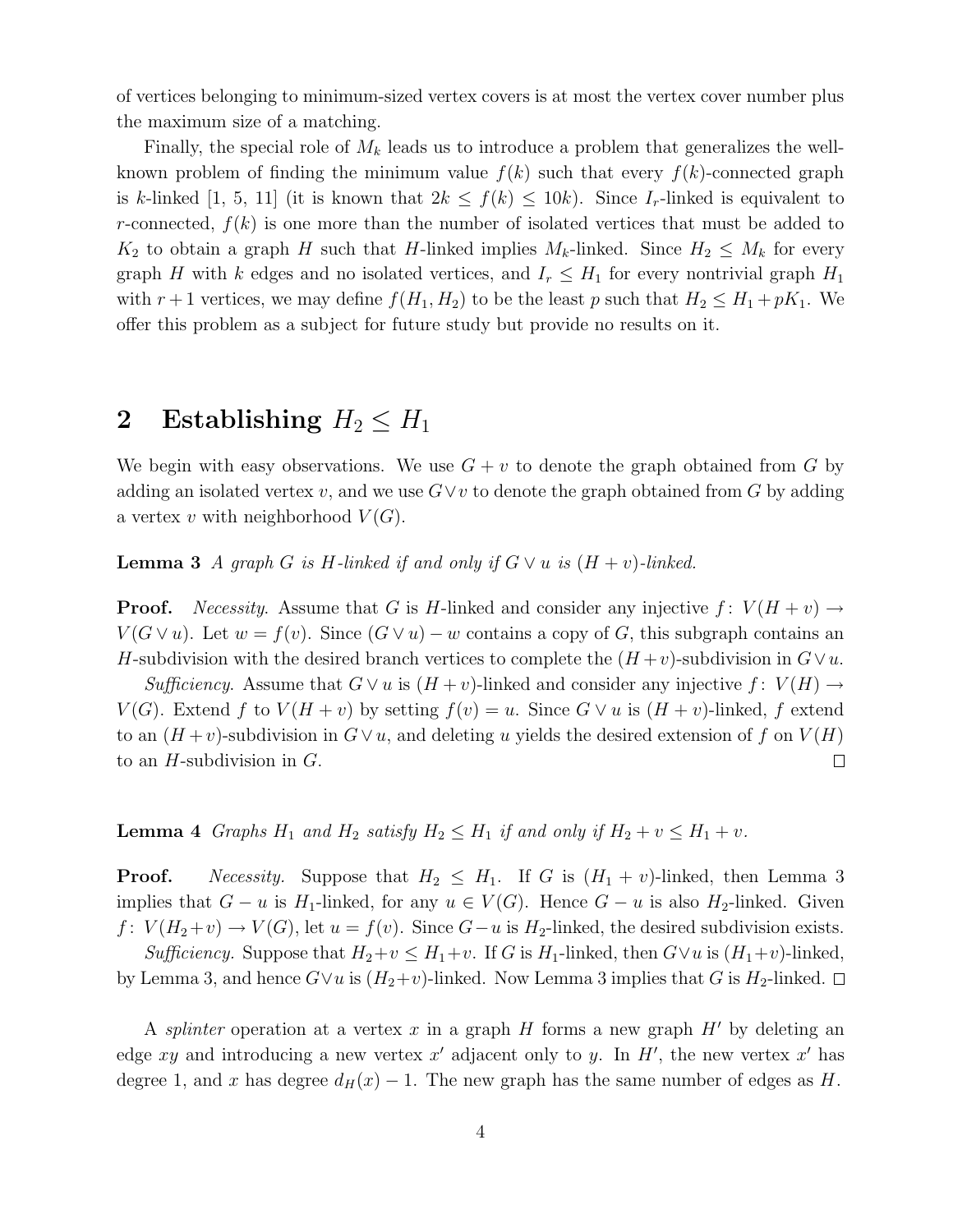**Theorem 5** If H' is obtained from a graph H by a splinter operation, then  $H \leq H'$ .

**Proof.** Let  $x'$  be the new vertex in  $H'$ , and let x be the vertex from which its edge was splintered. Let h and h' be the numbers of vertices in H and H'; note that  $h' = h + 1$ .

Let G be an  $H'$ -linked graph. We need to show that G is also H-linked. Since  $H'$  has an edge and has  $h+1$  vertices,  $I_h \subseteq H'$ . Hence by Fact 0 and Proposition 1, G is  $I_h$ -linked and h-connected.

Consider an injective mapping  $f: V(H) \to V(G)$  with  $u = f(x)$ . Since G is h-connected,  $d_G(u) \geq h$ . Choose  $v \in N_G(u) - f(V(H))$ . Define  $f' : V(H') \to V(G)$  by  $f'(x') = v$  and  $f'(y) = f(y)$  for  $y \neq x'$ . From the extension of f' to an H'-subdivision in G, we obtain the desired H-subdivision in G by adding the edge vu to the path with endpoint v.  $\Box$ 

**Corollary 6** A graph is k-linked if and only if it is H-linked for every graph H with k edges and no isolated vertices.

**Proof.** From a graph H with k edges and no isolated vertices, we can obtain  $M_k$  by a succession of splinter operations. Hence Theorem 5 implies that every k-linked graph is H-linked for every such H. The converse is immediate, since  $M_k$  is such a graph.  $\Box$ 

# 3 Pairs of Graphs with Equal Order

For graphs with n vertices, we show that the corresponding subposet of  $\mathcal P$  is given by graph containment except for the subgraphs of  $S_{n-1}$ . Let  $\beta(H)$  denote the vertex cover number of a graph  $H$ , the minimum size of a vertex subset incident to every edge.

Our next theorem is a special case of Theorem 10, but its proof is much less complicated. We give it here to motivate the proof for Theorem 10.

**Theorem 7** If  $H_2$  and  $H_1$  both have n vertices, and  $\beta(H_2) \geq 2$ , then  $H_2 \leq H_1$  if and only if  $H_2 \subseteq H_1$ .

**Proof.** Sufficiency is by Fact A. For the converse, if  $H_2$  is contained neither in  $H_1$  nor in a star, then we construct an  $H_1$ -linked graph that is not  $H_2$ -linked. Let  $m = |E(H_2)|$ .

Let  $G = K_{n+m-1} - E(H_2)$ ; that is, G is the complement of the disjoint union of  $H_2$  with  $m-1$  isolated vertices. When we map  $V(H_2)$  into  $V(G)$  by sending the vertices to their natural images with respect to the missing edges, extension to an  $H_2$ -subdivision requires an added vertex on the path representing each edge of  $H_2$ , but there are only  $m-1$  added vertices available. Hence G is not  $H_2$ -linked.

It remains to prove that G is H<sub>1</sub>-linked. Consider an injective mapping  $f: V(H_1) \rightarrow$  $V(G)$ . Let  $x_iy_i$  denote the *i*th edge of  $H_1$ . Let  $u_i = f(x_i)$  and  $v_i = f(y_i)$  for each *i*. Let *s* be the number of edges of  $H$  whose endpoints are mapped into nonadjacent pairs in  $G$  by f. We may index the edges so that  $u_i v_i \notin E(G)$  for  $1 \leq i \leq s$  and  $u_i v_i \in E(G)$  for  $i > s$ .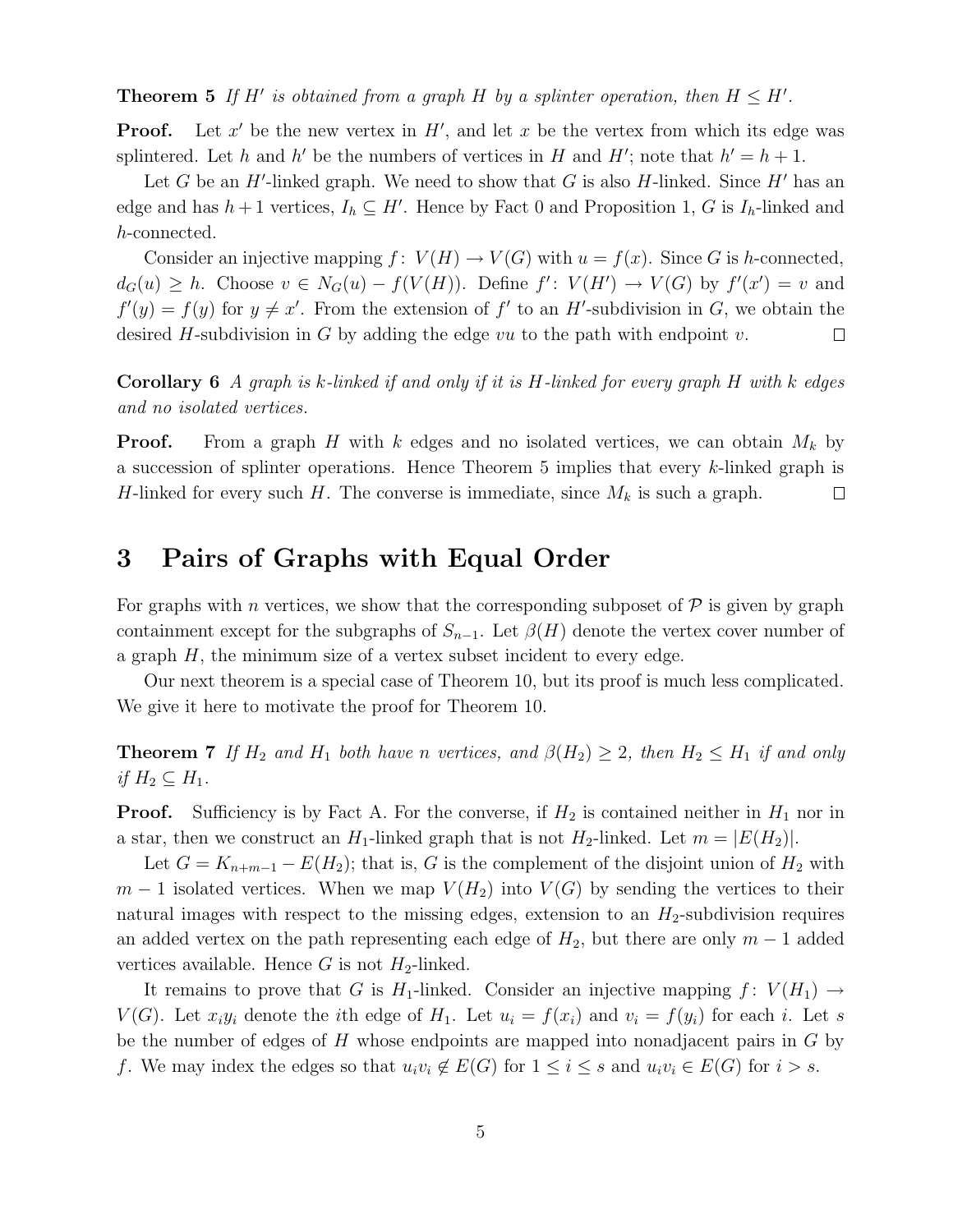To complete the extension to an  $H_1$ -subdivision, we must find pairwise internally disjoint paths to represent the s missing edges. There are also  $m - s$  other nonadjacent pairs in G. Since  $H_2 \nsubseteq H_1$ , the nonadjacent pairs in G cannot all be edges desired for the  $H_1$ -subdivision, and hence  $s \leq m - 1$ . Let  $S = \bigcup_{i=1}^{s} \{u_i, v_i\}$ .

Let  $W = f(V(H_1))$ , so  $S \subseteq W$ . Let  $T = V(G) - W$ , so  $|T| = m - 1$ . Let  $T_2 =$  $\{v \in T: S \subseteq N_G(v)\}\$ , and let  $T_1 = T - T_2$  (see Fig. 1). Let  $t_1 = |T_1|$  and  $t_2 = |T_2|$ , so  $t_1+t_2 = m-1$ . There are exactly m nonadjacent pairs of vertices in  $V(G)$ . Since each vertex of  $T_1$  forms such a pair with some vertex of S, we have  $s + t_1 \leq m$ , and hence  $t_2 \geq s - 1$ .



Fig. 1. Vertex partition of G

If  $t_2 \geq s$ , then s distinct vertices of  $T_2$  can be used to complete the s needed paths, all with length 2. Thus we may assume that  $t_2 = s - 1$ . Now  $s + t_1 = m$  (and also  $t_1 \ge 1$ ). This means that every vertex of  $T_1$  is nonadjacent to exactly one vertex in  $S$ , and together with the s pairs corresponding to  $E(H_2)$  these are all the nonadjacent pairs in G.

Let w be a vertex of  $T_1$ , with unique nonneighbor z in S. If there exists  $i \leq s$  such that  $z \notin \{u_i, v_i\}$ , then we use the path  $\langle u_i, w, v_i \rangle$  to link  $u_i$  and  $v_i$ . Otherwise,  $\beta(H_2) > 1$  requires another vertex w' in T with unique nonneighbor z' in S such that  $z' \neq z$ . If z' avoids some pair  $\{u_i, v_i\}$ , then we proceed as above; otherwise, z and z' are both contained in all such pairs, so  $s = 1$  and we use the path  $\langle z, w', w, z' \rangle$  to link  $u_1$  and  $v_1$ .

In each case, the remaining  $s - 1$  needed paths each use one vertex of  $T_2$ .  $\Box$ 

**Corollary 8** If  $H_1$  is not contained in a star, then the  $H_1$ -linkage and  $H_2$ -linkage properties are equivalent if and only if  $H_1 \cong H_2$ .

**Proof.** By Fact B, we may assume that  $|V(H_1)| = |V(H_2)|$ . If  $H_2$  is not contained in a star, then the conclusion is stated by Theorem 7. If  $H_2$  is contained in a star but  $H_1$  is not, then Theorem 7 implies that  $H_1 \nleq H_2$ .  $\Box$ 

We add two remarks about the proof of Theorem 7. First, the proof gives an algorithm for extending f into an  $H_1$ -subdivision in G. Second, the construction of a graph that is  $H_1$ -linked but not  $H_2$ -linked extends easily to provide an infinite family of such examples. We can successively add any number of vertices joined to all vertices not incident to the deleted copy of  $H_2$ .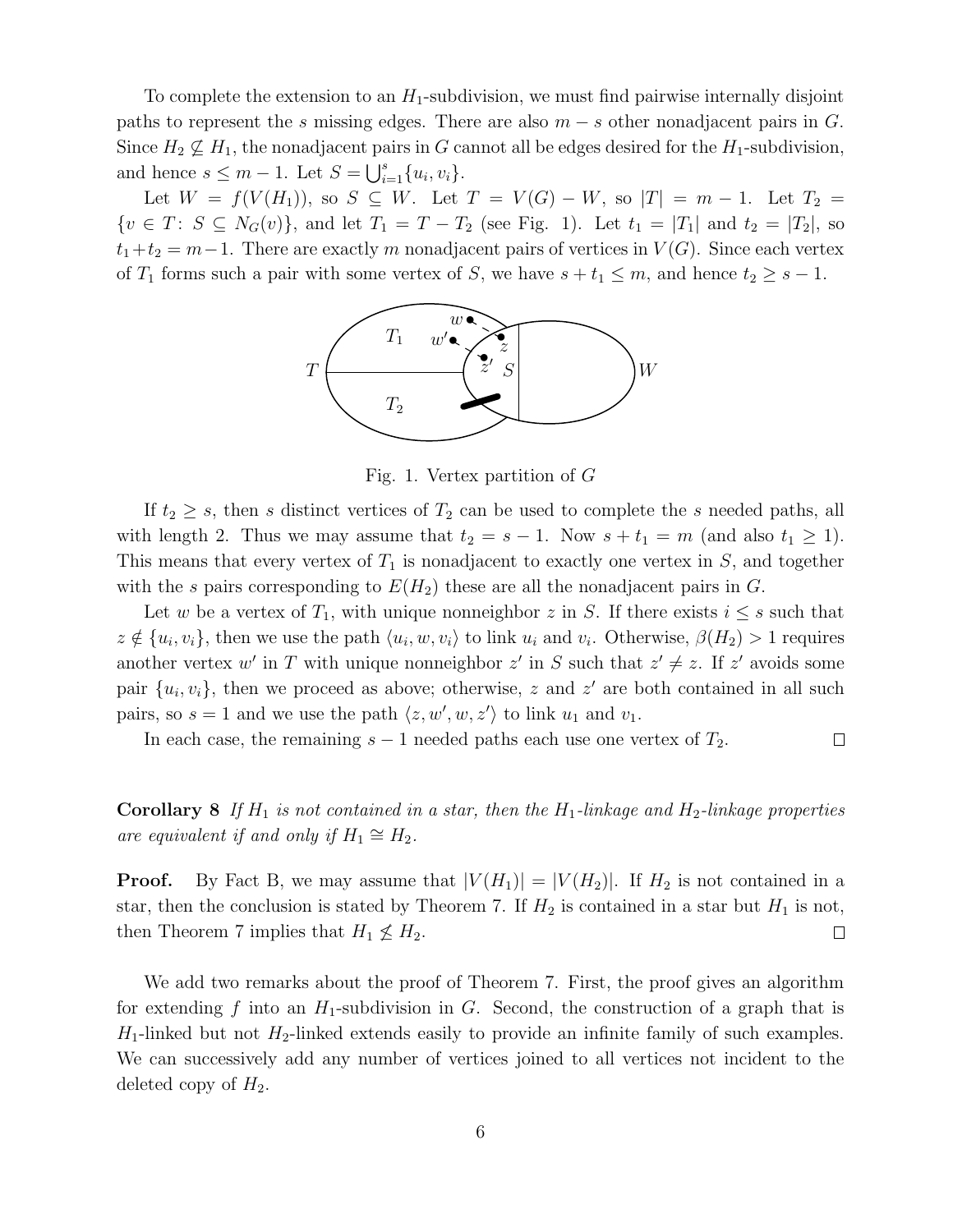## 4 Forbidding  $H_1 \leq H_2$

In this section, we compare  $H_1$ -linkage and  $H_2$ -linkage when  $H_1$  and  $H_2$  do not have the same number of vertices. Note that if  $H_2$  has more vertices, then always  $H_2 \nless H_1$ , since deleting an edge from a complete graph with  $|V(H_2)|$  vertices then yields a graph that is  $H_1$ -linked but not  $H_2$ -linked.

We will generalize the construction of Theorem 7 to apply to pairs where  $H_1$  has  $n + k$ vertices, and  $H_2$  has n vertices and m edges. If the number of common edges is not too big, and the vertex cover number is not too small, then again  $K_{n+m-1} - E(H_2)$  will be a graph that is  $H_1$ -linked but not  $H_2$ -linked. The precise statement is in Theorem 10.

We will need a lemma about vertex covers; it is of independent interest. Let  $\alpha'(G)$  denote the maximum size of a matching in G. The edges of a matching require distinct vertices in a cover, so  $\alpha'(G) \leq \beta(G)$ . Hence the lemma implies that the total number of vertices in minimum vertex covers of G is at most  $2\beta(G)$ .

An X, Y-bigraph is a bipartite graph with partite sets X and Y. For a graph G and  $S, T \subseteq V(G)$ , let  $G[S, T]$  denote the maximal  $S, T$ -bigraph contained in G.

**Lemma 9** In a graph  $G$ , the total number of vertices that belong to minimum vertex covers of G is at most  $\beta(G) + \alpha'(G)$ .

**Proof.** Let S be the set of all vertices belonging to minimum vertex covers; suppose that  $|S| > \beta(G) + \alpha'(G)$ . Hence there are at least two minimum vertex covers,  $C_1$  and  $C_2$ . Let  $A = C_1 \cap C_2$ ,  $B_1 = C_1 - C_2$ ,  $B_2 = C_2 - C_1$ , and  $D = S - (C_1 \cup C_2)$  (see Fig. 2). Since  $|C_1| = |C_2|$ , also  $|B_1| = |B_2|$ . Let  $b = |B_1| = |B_2|$ , so  $|A| = \beta(G) - b$ .



Fig. 2. Vertex covers in G

Let  $G_B = G[B_1, B_2]$  and  $G_A = G[A, D]$ . Since deleting a vertex cover leaves an independent set, the only edges in G not incident to A are those of  $G_B$ . Hence  $\beta(G) \leq |A| + \beta(G_B)$ . Thus  $\beta(G_B) \geq b$ , which yields  $\alpha'(G_B) \geq b$ , by the König–Egerváry Theorem. Since  $G_B$  and  $G_A$  are disjoint,  $\alpha'(G_B) + \alpha'(G_A) \leq \alpha'(G)$ , and hence  $\alpha'(G_A) \leq \alpha'(G) - b$ .

In  $G_A$ , let Q be a minimum vertex cover and M be a maximum matching (edges drawn in Fig. 2 show  $G_A$ , with M bold). Since  $|Q| = |M|$  (by the König–Egerváry Theorem), each edge of M is incident to exactly one vertex of Q. Let  $A' = Q \cap A$ , and let D' be the subset of D matched to A' by M; we have  $Q \cap D' = \emptyset$ . Thus no edges join D' and  $A - A'$ .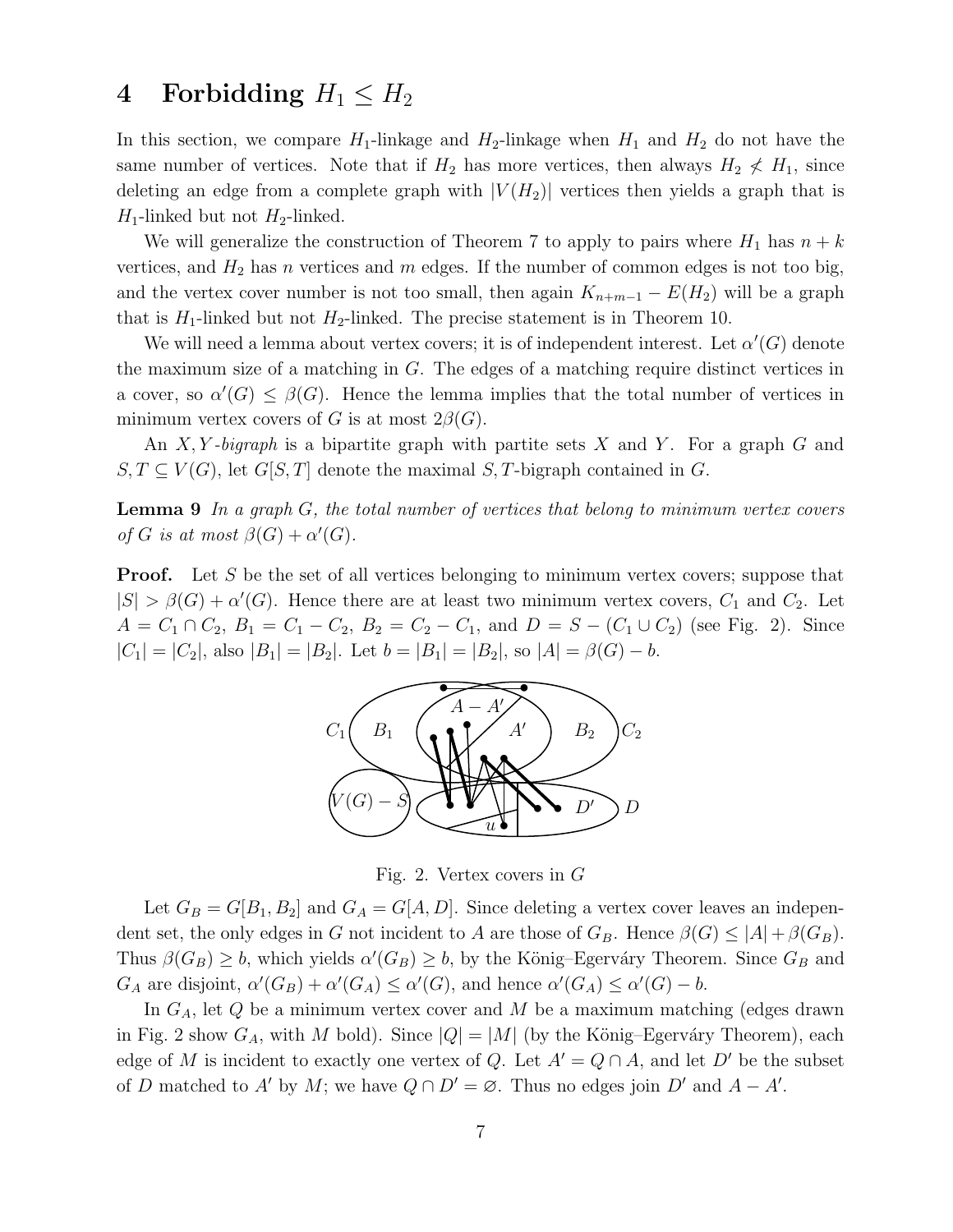Since M covers  $\alpha'(G_A)$  vertices in D, and  $|D| = |S - (C_1 \cup C_2)| > \alpha'(G) - b$ , some vertex u in D is not covered by M. Nevertheless,  $N_G(u) \subseteq A'$ . Let R be a minimum vertex cover of G containing u. Let  $R' = A' \cup (R - D')$ . Since all edges incident to D' are covered by A, R' is a vertex cover of G. Since M yields  $|A'| = |D'|$ , we have  $|R'| = |R| = \beta$ . However, since  $N_G(u) \subseteq A'$ , also  $R' - \{u\}$  is a vertex cover, which contradicts the minimality of R.

Our general construction of a graph that is  $H_1$ -linked but not  $H_2$ -linked fails when  $H_2$ lies in a special family. A *double-star* is a tree with exactly two non-leaf vertices. Let  $\mathcal{H}_{r,k}$ be the class of graphs with  $k + 1$  components consisting of a double-star with  $r - k$  edges plus k isolated edges. Such graphs have vertex cover number  $k + 2$ . It should be noted that the main part of the proof suffices when  $\beta(H_2) \geq k+3$  and ignores the special family. The last page of the proof is needed only for the case  $\beta(H_2) = k + 2$ .

**Theorem 10** Let  $H_1$  and  $H_2$  be simple graphs, where  $H_1$  has  $n + k$  vertices and  $H_2$  has n vertices and m edges. If  $|E(H_1 \cap H_2)| \leq m - k - 1$  and  $(1)$   $\beta(H_2) \geq k+3$ , or (2)  $\beta(H_2) = k + 2$  and  $(H_2 \notin \mathcal{H}_{m,k} \text{ or } m > 2k + 2),$ then  $K_{n+m-1} - E(H_2)$  is  $H_1$ -linked but not  $H_2$ -linked.

**Proof.** Let  $G = K_{n+m-1} - E(H_2)$ . The construction is the same as in Theorem 7, not dependent on  $H_1$ , so the argument that G is not  $H_2$ -linked is the same.

It remains to prove that G is  $H_1$ -linked. Again, consider  $f: V(H_1) \to V(G)$ , and let  $x_i y_i$ denote the *i*th edge of  $H_1$ , with  $u_i = f(x_i)$  and  $v_i = f(y_i)$  for each *i*. Again let *s* be the number of edges of  $H_1$  mapped into nonadjacent pairs, and index them so that  $u_i v_i \notin E(G)$ for  $1 \leq i \leq s$  and  $u_i v_i \in E(G)$  for  $i > s$ .

Again we need paths for the s missing edges and G has  $m - s$  other nonadjacent pairs. The restriction on  $|E(H_1) \cap E(H_2)|$  means that f cannot map more than  $m - k - 1$  edges of  $H_1$  onto missing edges. Thus  $s \leq m - k - 1$ . Define  $S, W, T, T_1, T_2, t_1, t_2$  as in Theorem 7 (see Fig. 1). Since  $H_1$  has  $n + k$  vertices,  $t_1 + t_2 = m - k - 1$ .

Let  $U = \{1, \ldots, s\}$ . Let B be an auxiliary  $U, T_1$ -bigraph defined by putting i adjacent to w if and only if w is a common neighbor of  $u_i$  and  $v_i$  in G. If  $\alpha'(B) \geq s - t_2$ , then the paths of length 2 (in G) that correspond to a matching of size  $s - t_2$  combine with paths of length 2 through vertices of  $T_2$  to complete the desired  $H_1$ -subdivision.

Hence we may assume that  $\alpha'(B) < s - t_2$ , and hence also  $\beta(B) < s - t_2$ . Let  $X_1 \cup Y_1$  be a minimum vertex cover of B, where  $X_1 \subseteq U$  and  $Y_1 \subseteq T_1$  (see Fig. 3). Let  $x_1 = |X_1|$  and  $y_1 = |Y_1|$ , so  $x_1 + y_1 \leq s - t_2 - 1$ . Let  $X_2 = U - X_1$  and  $Y_2 = T_1 - Y_1$ , so every  $u \in Y_2$  is adjacent to at most one vertex of each pair in  $S$  corresponding to a vertex of  $X_2$ .

We have  $\beta(B) < s-t_2$  under the assumption that the desired  $H_1$ -subdivision with branch vertices specified in  $W$  does not exist in  $G$ . Will we obtain a contradiction to this assumption in most cases by using the vertex cover of B to build a cover of  $E(\overline{G})$  with fewer than  $\beta(H_2)$ vertices.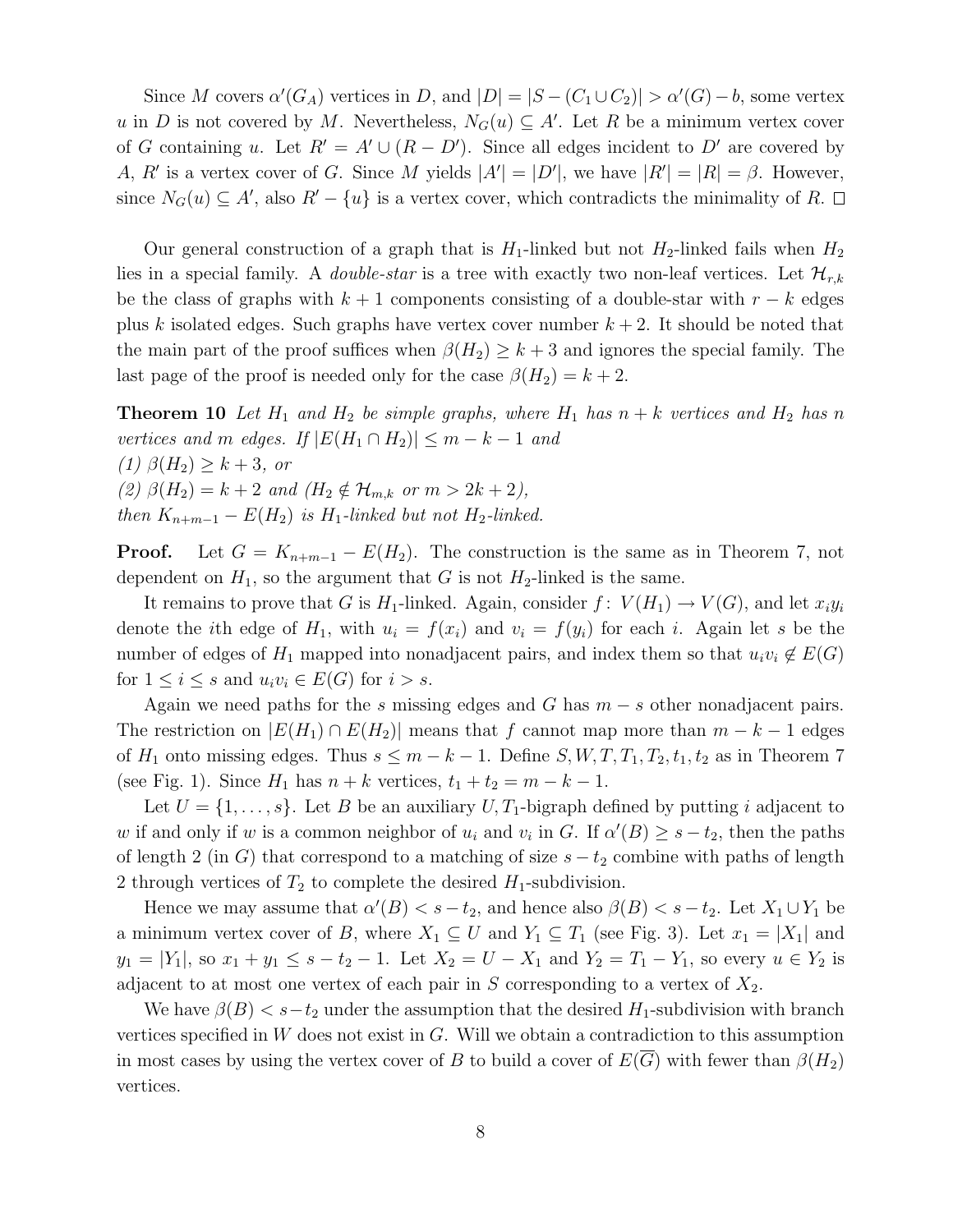

Fig. 3. Auxiliary bigraph in G; structure for vertex cover in  $\overline{G}$ .

Let l be the number of edges in  $\overline{G}[S,T_1]$ . Since S covers all edges of  $\overline{G}$  incident to S, at most  $m - s - l$  vertices are needed to cover the rest. For  $j \in \{1, 2\}$ , let  $X'_j = \bigcup_{i \in X_j} \{u_i, v_i\}$ (see Fig. 3), and let  $F_j$  be the minimal subgraph of G whose edges set is  $\{u_i v_i : i \in X_i\}$  To complete the vertex cover, we will choose vertices to cover the edge sets of  $F_1$ ,  $F_2$ ,  $\overline{G}[S, Y_1]$ , and  $G[S, Y_2]$ .

We cover  $G[S, Y_1]$  using the  $y_1$  vertices of  $Y_1$ . For the edge  $u_i v_i$  in  $F_1$ , we choose  $u_i$  or  $v_i$ , thus covering  $F_1$  using at most  $x_1$  vertices of  $X'_1$ .

For the remaining edges, let  $F = F_2 \cup \overline{G}[S, Y_2]$ . Let  $c = \beta(F_2)$ . For  $u \in Y_2$ , let  $N_u =$  $N_{\bar{G}}(u) \cap S$ . By the choice of the cover  $X_1 \cup Y_1$  in B, the vertex u is adjacent in G to at most one vertex of edge in  $F_2$ . Hence  $N_u \cap X'_2$  is a vertex cover of  $F_2$ , which yields  $|N_u| \geq c$ . Let  $Z = \{u \in Y_2: |N_u| = c\}$  and  $z = |Z|$ . If  $u \in Z$ , then  $N_u \cap X'_2$  is a minimum vertex cover of  $F_2$ . By Lemma 9,  $|\bigcup_{u\in Z} N_u| \leq 2c$ . Thus  $(Y_2 - Z) \cup (\sum_{u\in Z} N_u)$  is a vertex cover for F with size at most  $(t_1 - y_1 - z) + 2c$ .

We have constructed a vertex cover showing  $\beta(\overline{G}) \leq (m-s-l)+y_1+x_1+(t_1-y_1-z)+2c$ . We hope to bound this quantity by  $k + 2$ .

Let  $r = |E(\overline{G}[S, Y_2])|$ . Since  $\overline{G}[S, T_1]$  has l edges, with each vertex of  $T_1$  incident (by definition of  $T_1$ ) to at least one,  $r \leq l - y_1$ . However,  $r \geq \sum_{u \in Y_2} |N_u| \geq c|Y_2| + |Y_2 - Z|$ . Together,  $c(t_1 - y_1) + (t_1 - y_1 - z) \le l - y_1$ , so  $t_1 - y_1 - z \le (l - y_1) - c(t_1 - y_1)$ . Also, the expressions  $m - k - 1 = t_1 + t_2$  and  $x_1 + y_1 \leq s - t_2 - 1$  yield  $x_1 + y_1 \leq s - m + k + t_1$ . Thus

$$
\beta(\overline{G}) \le x_1 + y_1 + m - s - l + (t_1 - y_1 - z) + 2c
$$
  
\n
$$
\le k + t_1 - y_1 - c(t_1 - y_1) + 2c
$$
  
\n
$$
= k + 2 - (c - 1)(t_1 - y_1 - 2).
$$
\n(1)

Let  $q = (c-1)(t_1 - y_1 - 2)$ . If q is positive, then already we contradict the hypothesis that  $\beta(G) \geq k+2$ . Consider the ways that q can be nonpositive.

If  $c = 0$  or  $y_1 = t_1$  (by definition  $y_1 \le t_1$ ), then  $X_1 = U$  or  $Y_1 = T$ , respectively. The former contradicts  $\beta(B) < s - t_2$ , while the latter yields  $s - 1 \ge t_1 + t_2 = m - k - 1 \ge s$ , a contradiction. Hence we may assume that  $c \geq 1$  and  $t_1 > y_1$ .

Whenever  $z \leq c$ , we can improve the upper bound on  $\beta(F)$  from  $(t_1 - y_1 - z) + 2c$  to  $t_1 - y_1 + c$  by using all of  $Y_2$  together with a minimum vertex cover of  $F_2$ . If also  $z > 1$ , then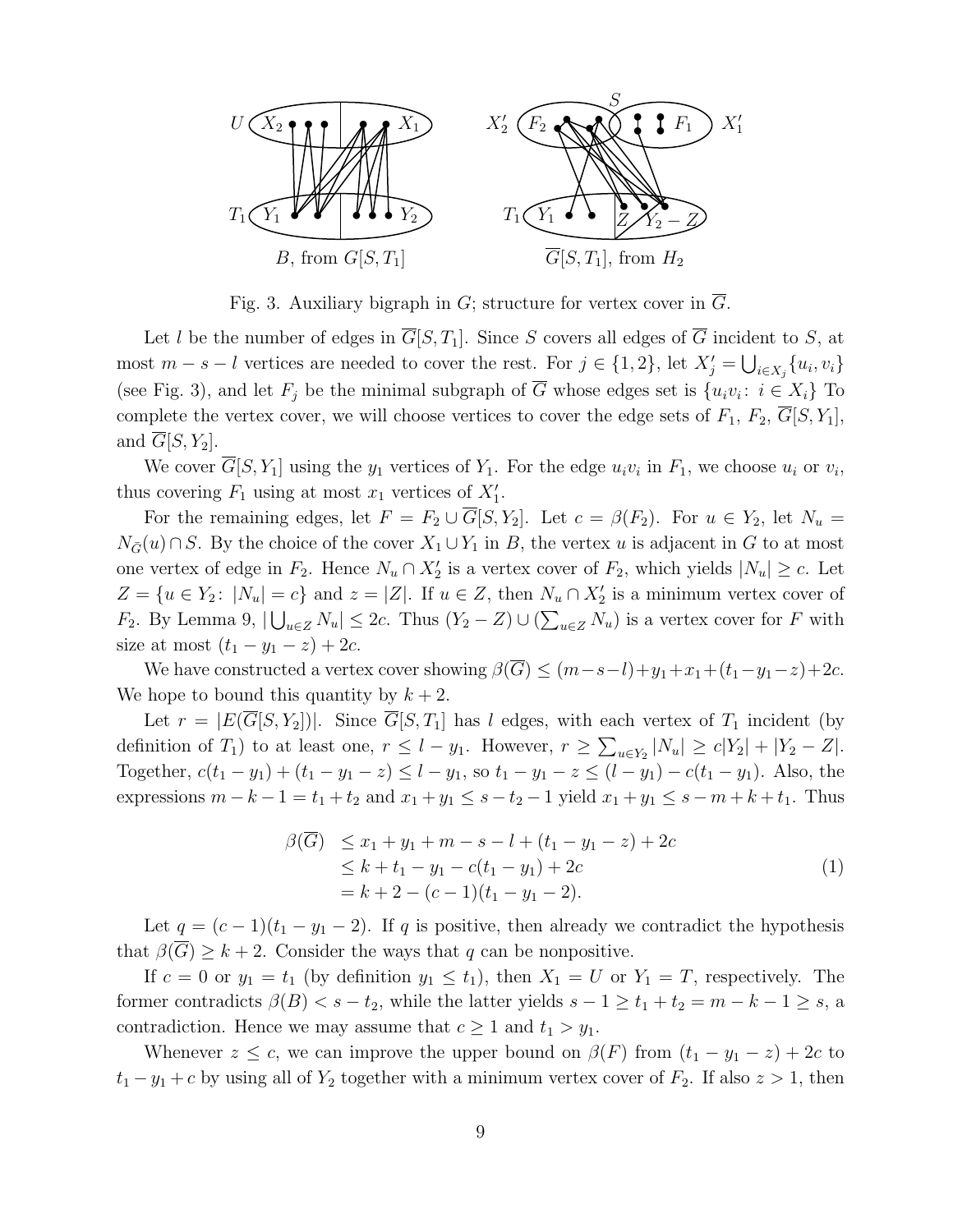we can improve it by one more, by using  $N_u$  as that cover for some  $u \in Z$ , since then we can drop u. Thus we reduce the upper bound by c if  $z = 0$  and by  $c - z + 1$  if  $z > 0$ ; call this *replacement reduction.* We call reducing the upper bound on  $\beta(G)$  below  $k + 2$  a win.

If  $q < 0$ , then  $c \ge 2$  and  $t_1 = y_1 + 1$ , and we obtain  $q = -(c-1)$ . In this case,  $|Y_2| = 1$ and  $z \leq 1$ . By replacement reduction, we reduce the upper bound on  $\beta(G)$  by c, a win.

Hence we may assume that  $q = 0$ , so  $c = 1$  or  $t_1 = y_1 + 2$ . We still have the contradiction if  $\beta(H_2) \geq k+3$ , so we may assume that  $\beta(H_2) = k+2$ . (That is, the proof is now complete for  $\beta(H_2) \geq k+3$ ; the remainder is needed only when  $\beta(\overline{G}) = k+2$ .)

If  $t_1 = y_1 + 2$  and  $c \ge 2$ , then  $|Y_2| = 2$  and  $z \le 2$ . Hence  $z \le c$ , and replacement reduction reduces the upper bound by c if  $z = c = 2$  and by  $c - z + 1$  otherwise. This is a win.

Hence we may assume that  $c = 1$ . This implies that  $F_2$  is a star with at least one edge. If  $|X_2| > 1$ , then  $F_2$  has a minimum cover  $\{w\}$  that covers all of  $\overline{G}[X_2, Z]$ . In that situation,  $\{w\}\cup (Y_2 - Z)$  covers  $E(F)$ , so  $\beta(F) \leq 1+t_1-y_1-z$ . Since (1) used  $\beta(F) \leq t_1-y_1-z+2c$ , this is a win. Hence we conclude that  $x_2 = 1$ . Furthermore, since we win if  $\bigcup_{u \in Z} N_u$  is a single vertex, we have  $\bigcup_{u \in Z} N_u = X'_2$ .

We win by improving the bounds  $\beta(F_1) \leq x_1$  or  $\beta(\overline{G}[S, Y_1]) \leq y_1$  unless  $F_1$  is a matching and  $x_1 + y_1 = s - t_2 - 1$ . With  $x_2 = 1$ , we have  $x_1 = s - 1$ , and hence  $y_1 = -t_2 \le 0$ . We conclude that  $y_1 = t_2 = 0$  and  $Y_2 = T_1$ .

We claim further that  $Y_2 = Z$ . We win on  $|E(\overline{G}[S, Y_2])|$  unless vertices of Z and  $Y_2 - Z$ have degree exactly 1 and 2 in  $G[S, Y_2]$ , and we win on  $\beta(G[S, Y_2]$  unless  $(Y_2 - Z) \cup (\bigcup_{u \in Z} N_u)$  is a minimum vertex cover for  $\bar{G}[S, Y_2]$ . Since already  $\bigcup_{u \in Z} N_u = X'_2$ , each vertex  $w \in Y_2 - Z$ must have a neighbor  $w' \in X'_1$ . However,  $F_1$  is a matching, so we can choose the vertex covering the edge containing  $w'$  in  $F_1$  to be  $w'$ . Now  $w$  is not needed in the cover; we win.

Hence  $Z = T_1$ , and each vertex of  $T_1$  is adjacent to one vertex in  $X_2'$ . Since our minimum vertex cover contains all of  $X'_2$ , we win on  $\beta(F_1)$  if  $X'_2 \cap X'_1 \neq \emptyset$ . Finally, we win unless  $m - s - l$  vertices beyond  $\beta(F)$  are needed to cover the edges of  $\overline{G}$  not incident to S. This requires that those edges form a matching, and that also no edges join  $X'_1$  and  $X'_2$ .

We have proved that  $\overline{G}$  consists of a double-star (with center  $X_2'$  and leaves Z) plus isolated edges and vertices. The double-star has  $t_1$  leaves, and  $t_1 = m - k - 1$  (since  $t_2 = 0$ ). Hence the double-star has  $m - k$  edges, and there are k other isolated edges in G, so  $H_2 \in \mathcal{H}_{m,k}$ .

Since  $l = t_1$ , the cover uses  $k + 1 - s$  vertices outside S to cover those edges. Thus  $s \leq k+1$ , and from the beginning we have  $s \leq m-k-1$ .

If  $s < m-k-1$ , then let  $X_2' = \{u, v\}$  and choose  $w \in N_{\overline{G}}(u) \cap Z$  and  $w' \in N_{\overline{G}}(v) \cap Z$ . We have  $ww' \in E(G)$ . Hence we can use the path  $\langle u, w', w, v \rangle$  to link u and v. The maximum matching of size  $s - 1$  in B provides paths for the other desired missing edges, so we obtain the desired  $H_1$ -subdivision.

Hence we may assume that  $s = m - k - 1$ . Now  $m = k + 1 + s \leq 2k + 2$ , which completes the proof.  $\Box$